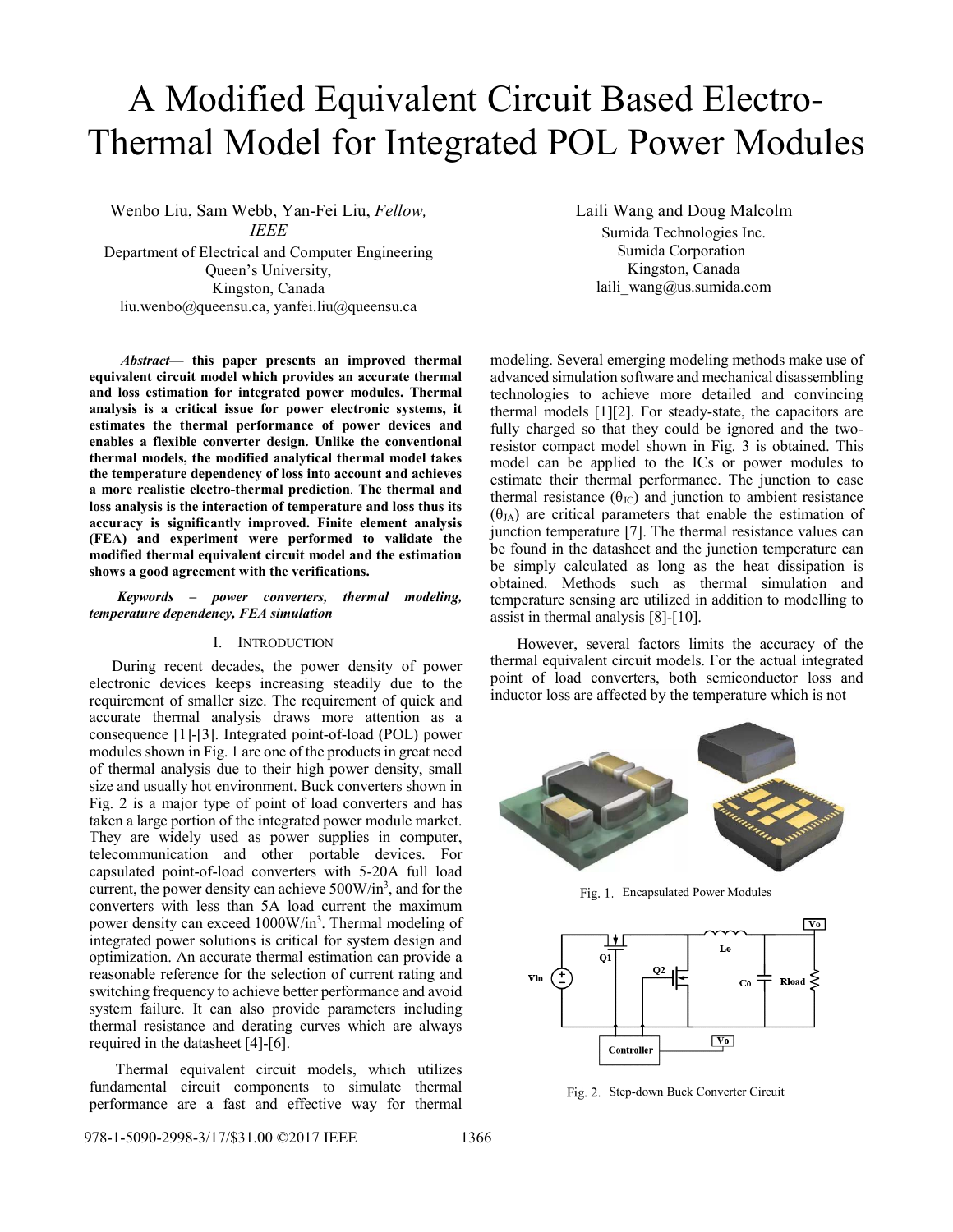considered as an input in the conventional thermal models. As a majority-only carrier, the turn-on resistance of MOSFET increases as the temperature rises. Also the resistivity of copper is in proportion to temperature rise so that more winding loss will be generated when the temperature gets higher. Moreover, higher loss in turn results in a further temperature rise [11]-[15]. On the other hand, temperature rise also changes the ability of heat dissipation which also affects the thermal performance. Therefore, the actual loss is more or less different from calculation depending on the operating condition and it can result in a serious error to the prediction of thermal model. In consequence, adding the interaction of temperature, loss and heat transfer coefficient into the model is necessary for thermal analysis. Meanwhile, thermal resistances defined in two-resistor compact models only apply to normal ICs which are in compact package with only one heat source, or the small packages where the temperature is almost evenly distributed on the surfaces. For the power modules or integrated multi-phase converters with more than one source of heat, each heat source has an impact on the others and the distribution of heat dissipation is not uniform. Thus more nodes and resistors need to be added into the circuit model.

In this paper, a modified thermal equivalent circuit model which includes temperature dependency of loss into account and achieves a more accurate thermal estimation. The circuit topology is also modified to provide the details of multiple heat sources. The paper is organized as follows: Section II analyzes loss of the target converter, equations of the losses are derived and assigned in the corresponding part of power module. Section III constructs a modified circuit topology based on Foster model with increased reliability. Section IV integrates the information in Section II and III to accommodate the circuit model and predict the thermal performance. Section V performs a series of simulations and makes a comparison between circuit model, finite element analysis (FEA) model and experimental result. Extending research including the impact of temperature on different facts are also presented in this section. Section VI concludes the paper.

#### II. LOSS ANALYSIS WITH TEMPERATURE DEPENDENCY

This section introduces the method approaching loss breakdown of the target power converter which is a crucial input of the equivalent thermal model. The heat sources in this case are consist of: regulator loss including switching loss, conduction loss, gate driver loss and quiescent loss; inductor loss including winding loss and core loss. The study case in this paper is a non-isolated DC-DC Buck converter with the input and output specifications shown in Table I.  $R_{ds \text{ on}}$  of high side switch is 20m $\Omega$  and it is 10m $\Omega$  for the low side. Fig. 4 shows the isometric drawing of the integrated point of load converter, it consists of a voltage regulator



Fig. 4. Isometric Drawing of the Integrated Power Module

(integrates two switches and a controller, left side) and an inductor (right side) [7]. The regulator IC locates in a cavity and the inductor core serves as the case of power module. The total loss of the POL converter can be separated into two categories: the temperature dependent part and the temperature independent part. Each part is estimated and serves as a heat source in the thermal model [16]-[21].

## *A. Temperature dependent part: winding loss, conduction loss and core loss*

The increasing of winding loss and semiconductor switching loss together are the most significantly parameters affected by temperature. The winding loss which is consist of DC winding loss and AC winding loss is determined by  $(1)-(2)$ :

$$
P_{winding} = (P_{t0\_dc} + P_{t0\_ac})(1 + \alpha(T - 25^{\circ}C)) \quad (1)
$$

$$
P_{to\_ac} = I_{pk\_rms}^2 R_{ac} \tag{2}
$$

Where  $P_{t0 dc}$  is the DC winding loss calculated by  $I^2R$ under room temperature and  $P_{t0_a c}$  is the AC loss under same condition.  $I_{pk\_rms}$  is the rms value of current ripple and  $R_{ac}$  is the AC winging resistance which is measured with frequency swing by LCR meter. T is the operating temperature and  $\alpha$  is the thermal coefficient of copper, which is 0.00386. Basically DC loss dominates the total winding loss so small direct current resistance (DCR) is always a critical design objective [22].

TABLE I. PARAMETERS OF THE STUDIED INTEGRATED POL CONVERTER

| Input voltage              | <b>Output voltage</b> | <b>Maximum output</b>     | Switching                   | High switch on-                    | Low switch on-              | <b>Dimensions</b> |
|----------------------------|-----------------------|---------------------------|-----------------------------|------------------------------------|-----------------------------|-------------------|
| V in                       | out                   | current <i>Lout</i>       | <b>frequency</b> <i>fsw</i> | resistance $R_{ds \text{ on } hs}$ | resistance $R_{ds, on, ls}$ | (mm)              |
| $\mathcal{L}(\mathcal{L})$ |                       | $\mathcal{O}/\mathcal{A}$ | 780kHz                      | $20m\Omega$                        | $10m\Omega$                 | 15*0*28           |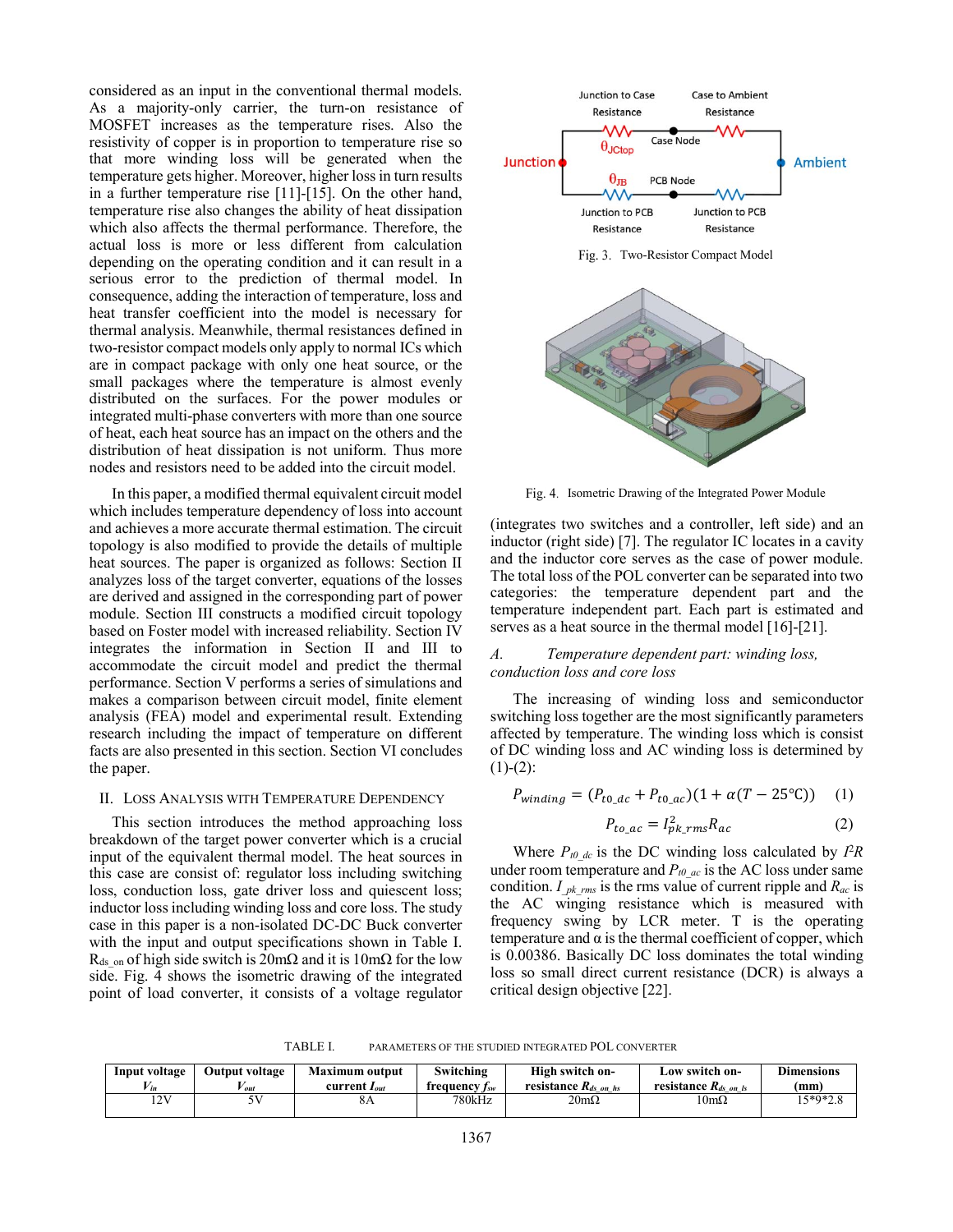Conduction loss of switches considering temperature is the most critical part of loss analysis. The *R<sub>ds on*</sub> - temperature curve is always not available, therefore experimental method is applied to obtain the increased conduction loss function of temperature. Due to that switching loss and quiescent loss are independent on temperature, the increased regulator loss is the same as increased conduction loss. Table II presents the measured losses and junction temperature at different load current (temperature is measured by IR camera). The initial losses are measured at the moment of startup,  $\Delta P_{cond}$  is the ratio of increased conduction loss which is the difference of steady-state loss and initial IC total loss divided by calculated conduction loss. The initial conduction loss at room temperature is (3):

$$
P_{cond\_0} = \frac{D}{3} (I_{max}^2 + I_{max} I_{min} + I_{min}^2) R_{ds\_on\_hs} + \frac{1 - D}{3} (I_{max}^2 + I_{max} I_{min} + I_{min}^2) R_{ds\_on\_ls}
$$
(3)

Where *D* is the duty ratio of the target Buck converter, the resistances are exactly the values from the datasheet. With the curve fitting method applied to the measured temperature and loss, a linear function of temperature controlled conduction loss is obtained (4):

$$
P_{cond} = P_{cond_0}(1 + \Delta P_{cond}\%) \tag{4}
$$

And Fig. 5 illustrates this curve fitting plot.

Core loss is another temperature dependent factor in the model. To complete the model, core loss value is simulated in Maxwell FEA software with a pre-estimated operating temperature and is manually assigned into the thermal model. Core loss of ferrite core is determined by the curve fit loss equation (5):

TABLE II. MEASURED LOSSES AND TEMPERATURE

| Load<br>current(A)                         | $\mathfrak{D}$ | 3     | 4     | 5     | 6     |       | 8    |
|--------------------------------------------|----------------|-------|-------|-------|-------|-------|------|
| <i>Initial</i><br>regulator<br>loss(W)     | 0.385          | 0.506 | 0.739 | 1.030 | 1.435 | 1.886 | 2.49 |
| Steady-state<br>regulator<br>loss(W)       | 0.401          | 0.538 | 0.799 | 1.145 | 1.597 | 2.150 | 2.89 |
| <b>Calculated</b><br>conduction<br>loss(W) | 0.074          | 0.145 | 0.245 | 0.373 | 0.529 | 0.713 | 0.93 |
| IC<br>temperature<br>(°C)                  | 40             | 45.4  | 52.9  | 63.1  | 77.6  | 95    | 114  |
| $\Delta P$ cond $(\%)$                     | 21.1           | 22.6  | 24.3  | 30.8  | 30.6  | 37.0  | 42.9 |



Fig. 5. Linear Fitted Curve:  $\Delta P_{cond}$  % =  $f(T)$ 

$$
P_{core} = aB_{pk}^{b}f^{c}
$$
 (5)

Where *a*, *b* and *c* are the curve fitted coefficients obtained from the core sample test. Core loss is not affected by temperature according to (3), however, for different operating temperatures, the B-H curve is revised to correspond the actual flux density swing and the core loss values are obtained.

## *B. Temperature independent loss: switching loss, gate drive loss, etc.*

Switching loss of the power converters is not affected by temperature because the gate capacitance is unaffected by temperature [3]. The switching charge  $Q_{sw}$  and switching speed keep unchanged, so the loss remains the same. The high side switching loss  $P_{sw}$  and gate drive loss  $P_{gate}$  are calculated by  $(6)-(7)$ :

$$
P_{sw} = V_{in} \cdot I_{out} \cdot f_{sw} \cdot \frac{Q_{sw}}{I_g} \tag{6}
$$

$$
P_{gate} = Q_g \cdot V_{drive} f_{sw} \tag{7}
$$

Where  $I_g$  is the gate current and  $V_{drive}$  is the gate driver voltage. Besides the losses, thermal resistances are required to building a thermal equivalent circuit. FEA simulation is applied here to obtain the conductional thermal resistance. Moreover, convectional thermal resistance which integrates means of convection and radiation to dissipate heat from the module to the ambient is affected by the heat transfer coefficient. Thus its value is dependent on the ambient temperature. It is also simulated in ANSYS FEA software and then is assigned in the model.

## III. MODIFICATION ON EQUIVALENT CIRCUIT TOPOLOGY

This section presents the concept of the modification on the equivalent circuit model. According to the isometric drawing shown in Fig. 4, the size of the power module is 15mm\*9mm, which is much larger than the voltage regulator itself. With two different amount of power losses in IC and inductor, the temperature will not distribute uniformly. The concept of the proposed thermal resistance model is illustrated in Fig. 6, the inductor winding is modelled as the second heat source and two more paths of heat transfer are added into the model. In order to describe the junction temperature more precisely, two direct case nodes (IC top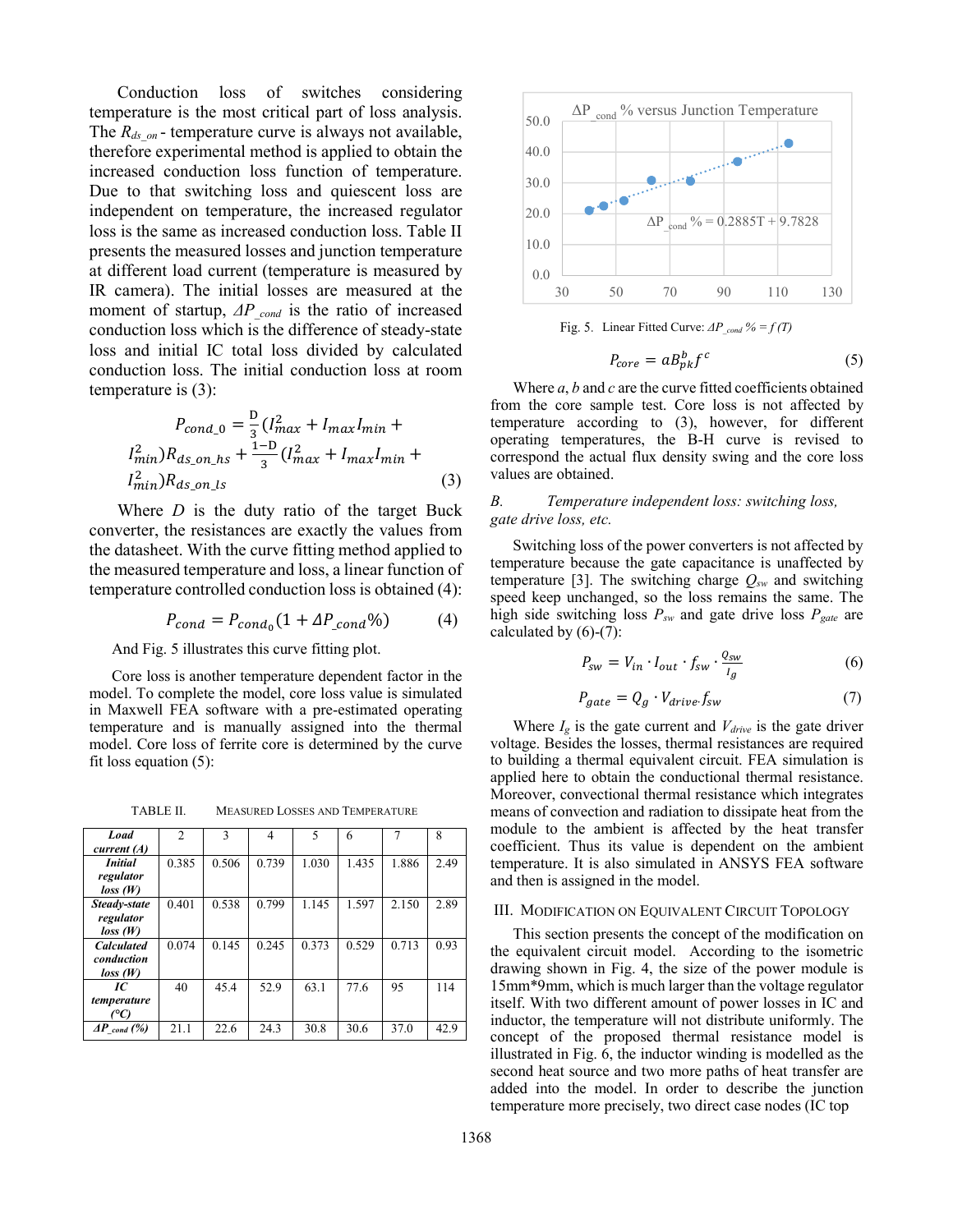

Fig. 6. Modified Thermal Equivalent Circuit Model



Fig. 7. Thermal Image of the Integrated Converter with 2 Hot Spots



Fig. 8.  $\Delta$  - Y Transform of Thermal Resistances

case node and inductor top case node) are used to model the junction to case node. The IC top case node is the closest point to the regulator on the case and it reflects the junction temperature directly. These two nodes can provide a more reliable estimation of the IC and inductor winding temperatures. R<sub>CA1</sub> represents the IC top case node to ambient thermal resistance and  $R_{CA2}$  is the inductor case node to ambient thermal resistance. One more thermal resistance R\_c is added between the case nodes because the thermal resistance of the case is not negligible and there is a temperature drop between the nodes.

In addition to the typical power module, the idea of divided heat sources and direct IC top and inductor case nodes can be applied to modeling of multi-phase Buck converters. The equivalent circuit model of a single phase power module is shown in Fig. 6, more case resistances are added into the model. Fig. 7 shows the thermal image of a normal Buck power module [23]-[26].

Generally, the equivalent circuit model uses only one resistor to represent the thermal resistance between the case and ambient, so  $\Delta$  - Y transform is applied in order to combine  $R_{CA1}$  and  $R_{CA2}$  into the case to ambient resistor  $R_1$ which still represent for the case to ambient thermal resistance. The equivalent resistances in Fig. 8 are calculated by  $(8)-(10)$ .

$$
R_1 = \frac{R_{CA1}R_{CA2}}{R_{CA1}+R_{CA2}+R_{C}} \tag{8}
$$

$$
R_2 = \frac{R_{\mathcal{L}}R_{\mathcal{L}}A_1}{R_{\mathcal{L}}A_1 + R_{\mathcal{L}}A_2 + R_{\mathcal{L}}}
$$
(9)

$$
R_3 = \frac{R_c R_c A_2}{R_c A_1 + R_c A_2 + R_c} \tag{10}
$$

Benefiting from the added case nodes which correspond the hot spots on the top case of power module, the impact of junction to case and winding to case thermal resistance can be observed. Based on the loss calculation with 22°C ambient temperature, a pre-thermal model is built and the basic thermal performance can be estimated. **Error! Reference source not found.** shows the simulated temperatures of the case nodes sweeping the thermal resistance between the voltage regulator and module top case, which can be realized by changing the potting material inside the power module. Fig. 9 illustrates the temperature curves shown in **Error! Reference source not found.**, it can be observed that the junction temperature reduces significantly with the decrease of junction to case thermal resistance but the case node temperature rises up. This result gives a clear impression on the case temperature. Fig. 10 demonstrates the temperatures of winding and the case node close to it, versus different thermal resistances between the coil and the case. The case temperature is only slightly affected by thermal resistance because the coil is very close to the ambient in the structure of the PSI<sup>2</sup> technology [18].

| Variables                                                    | The open frame<br>version | Normal glue<br>droplet | Silicone glue<br>droplet | Filled with thermal<br>paste |
|--------------------------------------------------------------|---------------------------|------------------------|--------------------------|------------------------------|
| R4(K/W)                                                      | NA                        | 120                    | 60                       | 25                           |
| R5(K/W)                                                      | 16                        | 16                     | 16                       |                              |
| Junction temperature in<br>analytical model( ${}^{\circ}$ C) | NA                        | 107.3                  | 104.9                    | 100.5                        |

TABLE III. COMPARISON OF DIFFERENT 3D CONFIGURATIONS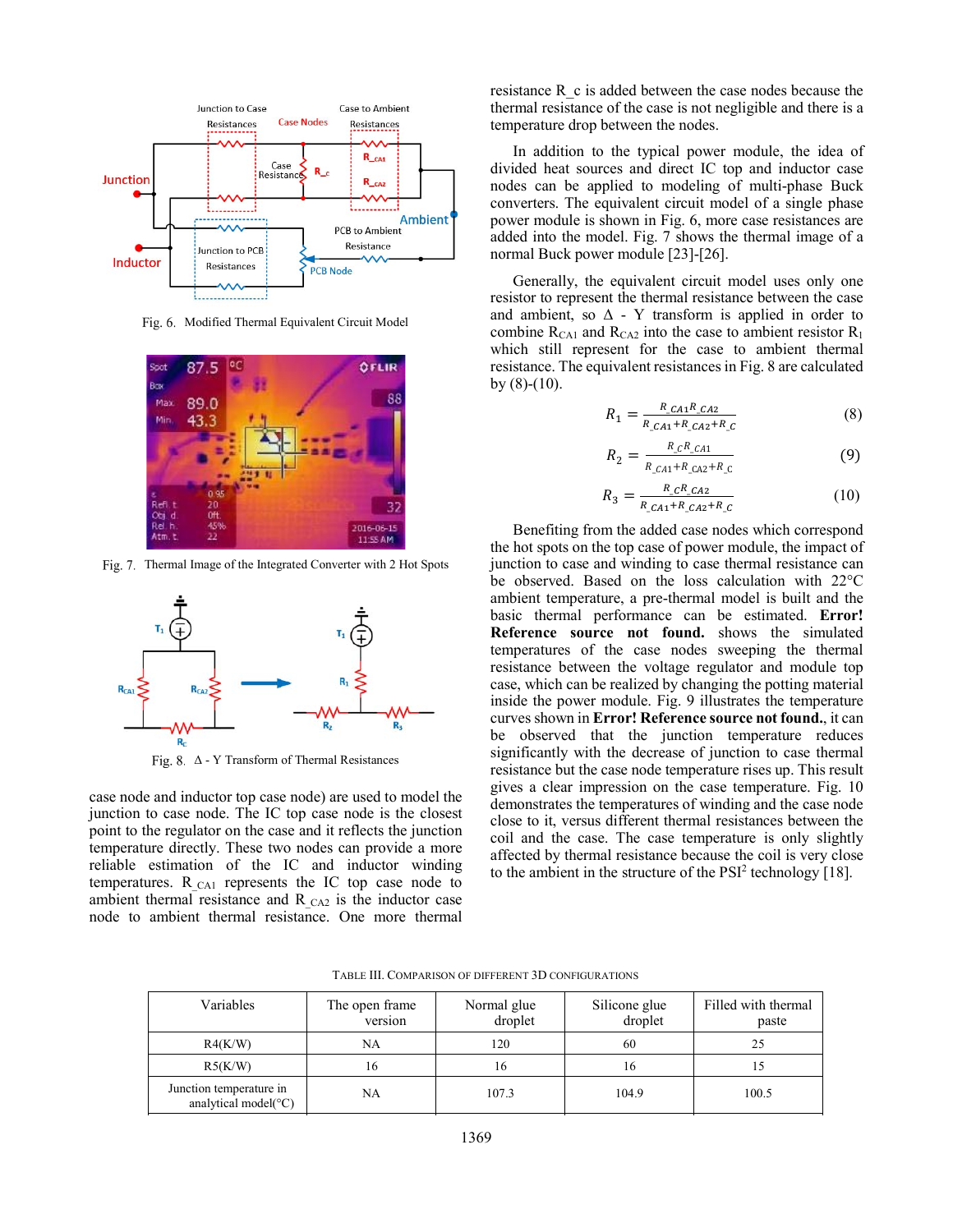

Fig. 9. Temperature versus junction to case resistance



Fig. 10. Temperature versus Inductor to Case Resistance

## IV. PRINCIPLE OF THERMAL EQUIVALENT CIRCUIT MODEL

This section presents the modified thermal model based on the integrated power module and its loss analysis discussed in section II. The final thermal model combines the features of modified equivalent circuit and revised temperature dependent loss. The diagram shown in Fig. 11 shows the flow of proposed thermal analysis method: first, fundamental loss breakdown is pre-calculated by the electrical parameters and simulation is performed to obtain thermal resistance values of each part in the power module. Second, the junction and inductor temperature are generated with the variables. If the mathematical method is used to calculate this iteration, for normal heat transfer problems, the temperature distribution is determined by the Fourier's equation, the differential form is (11):

$$
\vec{q} = -R\nabla T = -\left(R_x \frac{dT}{dx} + R_y \frac{dT}{dy} + R_z \frac{dT}{dz}\right) \tag{11}
$$

Where  $\vec{q}$  the vector of heat flow, R is the thermal resistance. For the actual power product, the temperature of each node on the power module can be calculated (12):

$$
T_n = \sum_{i=1}^n R_i P_i + T_{ambient} \tag{12}
$$

Where  $R_i$  and  $P_i$  represent for the heat sources and the thermal resistance between the source and nodes. The temperatures provide feedback to the loss model and new loss values are generated, a number of iteration processes are required to obtain a steady-state solution with an acceptable error.



Fig. 11. Temperature versus junction to case resistance



Fig. 12. Proposed Simulation Model (Room Temperature)

Compared with the math model, the circuit model shares the same flow of modeling, but with SPICE simulation software it is much easier and more straightforward. As shown in Fig. 12, the thermal equivalent circuit utilizes voltage controlled current source as the temperature depended heat source. The simulation environment is LTSPICE. The target of modeling is the steady-state solution of a DC-DC converter, so capacitors which represent for the transient thermal capacity are ignored. **Error! Reference source not found.** shows the definition of the thermal resistances and heat sources in the circuit. The value of thermal resistances are simulation with FEA.

Among these values, R1 and R9 are dependent on the temperature because the heat transfer of air increases with the temperature. The surface to ambient thermal resistances consist of convection resistance and radiation resistance, and the radiation thermal resistance from the source to ambient decreases with the temperature. At room temperature, the radiant heat is always less than 30% of convective heat, but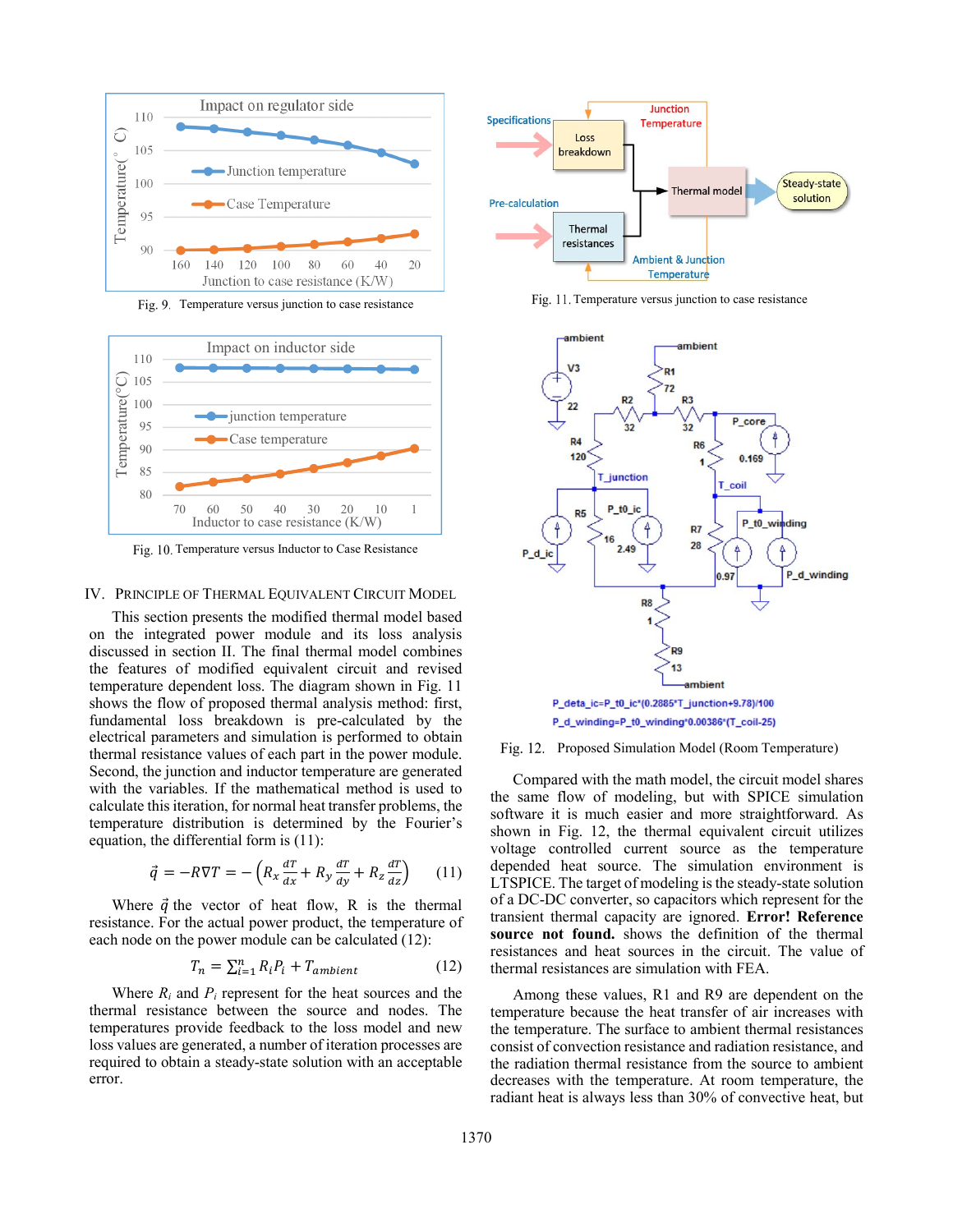TABLE IV DEFINITION AND VALUES FOR THERMAL MODEL

| Designator                   | Thermal resistance/ Power loss         | Value     |
|------------------------------|----------------------------------------|-----------|
| $R_1$                        | Equivalent convection thermal          | 72K/W     |
|                              | resistance case to ambient             |           |
| R <sub>2</sub>               | Equivalent thermal resistance in the   | 32K/W     |
|                              | case                                   |           |
| R <sub>3</sub>               | Equivalent thermal resistance in the   | 32K/W     |
|                              | case                                   |           |
| $R_4$                        | Contact thermal resistance from the    | 120K/W    |
|                              | regulator IC to the case               |           |
| R٤                           | Joints from the regulator to the       | 16K/W     |
|                              | substrate                              |           |
| R <sub>6</sub>               | Thermal resistance between the coil    | $1.2$ K/W |
|                              | and the magnetic material case         |           |
| $R_7$                        | Joints thermal resistance from the pin | 28K/W     |
|                              | of the coil through the solider to the |           |
|                              | substrate                              |           |
| $R_8$                        | Joints thermal resistance of the       | 1.5K/W    |
|                              | module, from the substrate to the host |           |
|                              | board                                  |           |
| $R_9$                        | Thermal board convection resistance,   | 13K/W     |
|                              | from the top of the host thermal board |           |
|                              | to ambient                             |           |
| $P_{t0\_ic}$                 | First power dissipation by regulator   | 2.49W     |
|                              | loss                                   |           |
| $\mathbf{P}_{\_\text{core}}$ | Second power dissipation by core loss  | 0.17W     |
| $P_{t0\_winding}$            | Third power dissipation by winding     | 0.97W     |
|                              | loss                                   |           |

as the temperature rises the portion of radiant heat increases. The radiation of heat follows the equations (13)-(14):

$$
P_{rad} = \sigma A (T_s^4 - T_a^4) \tag{13}
$$

$$
R_{radiation} = (T_s - T_a) / P_{rad} \tag{14}
$$

Where  $P_{rad}$  is the power of radiant heat,  $\sigma$  is a constant, A is the surface area,  $T_s$  is the surface temperature,  $T_a$  is the ambient temperature. The changing resistances are simulated and put into the model manually. The other thermal resistances present for the resistivity in heat conduction through the solid parts in the module do not significantly impact the temperature.

With all the function of losses are derived and other values confirmed, the model is built as Fig. 12 in LTSPICE and simulation results can be achieve to provide estimated thermal performance. The simulation results by the equivalent circuit model will be discussed in section V.

## V. COMPARISON OF SIMULATION AND TEST

The estimation of losses and temperature by the proposed correlation model is shown in Fig. 13. Case node #J represents the hot spot close to the voltage regulator on the top case while case node #L is the spot close to the winding. The maximum temperature of regulator, which is regarded as the junction temperature is 113.3°C and the inductor coil temperature is 95°C. With the purpose of comparison and verification, FEA simulation and experiment were performed. Fig. 14Fig. 14 shows the FEA simulation with ANSYS and Fig. 15 shows the thermal image taken with IR camera. Both of the results match the thermal model closely and the error is less than 1%. The FEA simulation provides a much more detailed and accurate result than the circuit

model, however it usually takes more than 90 minutes to complete a task. Using the two methods together is an ideal method to analyze thermal performance.



Fig. 13. Thermal Estimation by the Proposed Model



Fig. 14. FEA Simulation with Steady-state Losses



Fig. 15. Steady-state Thermal Image with 8A Load Current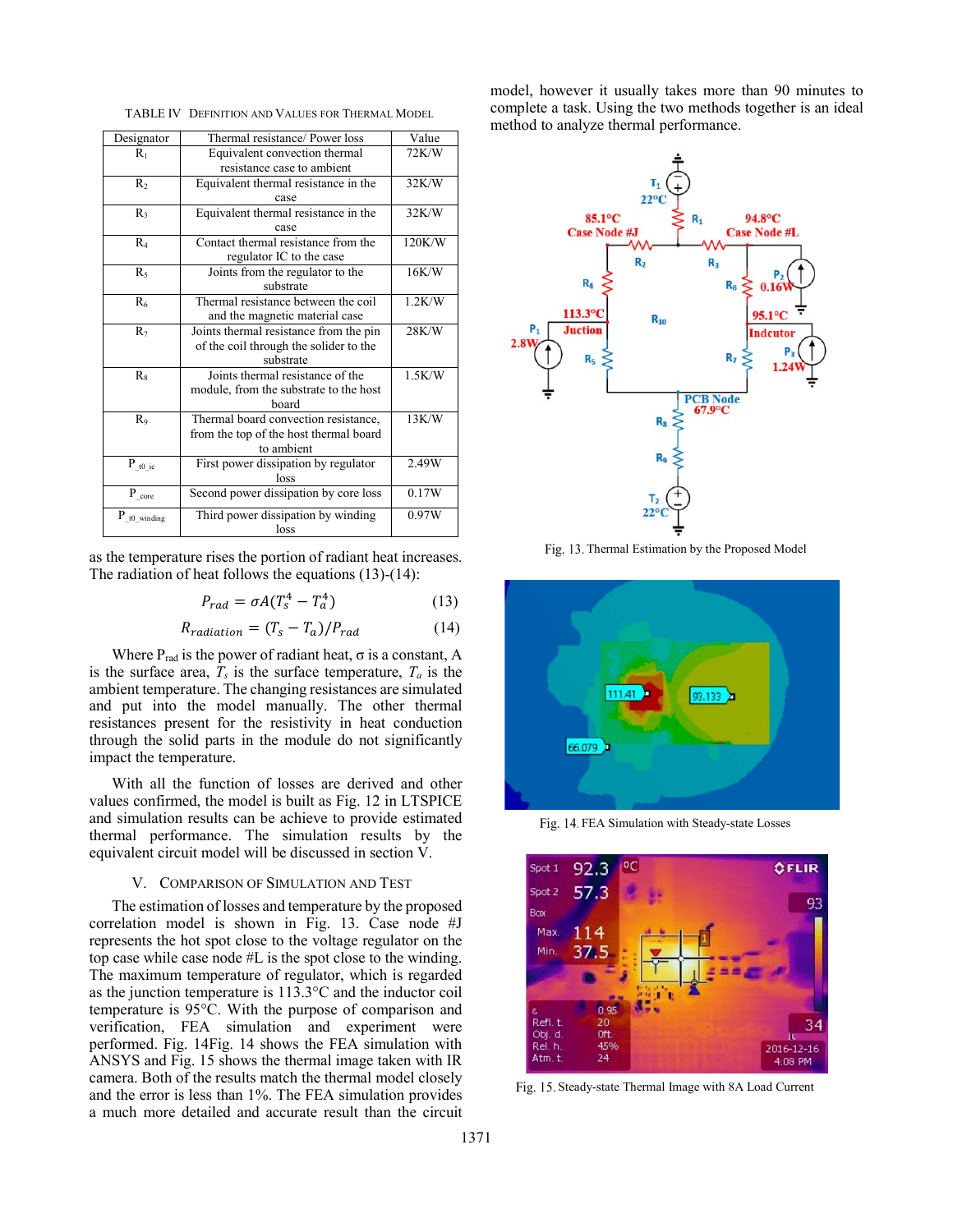

Fig. 16. FEA simulation with Steady-State Loss at  $40^{\circ}$ C



Fig. 17. FEA simulation with Steady-State Loss at 55°C



Fig. 18. FEA simulation with Steady-State Loss at 70°C



Fig. 19. FEA simulation with Steady-State Loss at 80°C

Fig. 16 to Fig. 19 present the thermal images which show the junction and core temperatures when the ambient temperature varies from 40°C to 80°C. The losses are precalculated to fit this condition. According to these images as well as Fig. 14, the temperature rise in 80°C ambient temperature (89.5 $\degree$ C) is a little lower than the rise in 22 $\degree$ C

TABLE V THERMAL PERFORMANCE AND LOSS VERUS AMBIENT TEMPERATURE

| <b>Ambient</b>                           | 22   | 30   | 40   | 50   | 60   | 70   | 80   |
|------------------------------------------|------|------|------|------|------|------|------|
| temperature<br>(°C)                      |      |      |      |      |      |      |      |
| $IC$ Loss $(W)$                          | 2.89 | 2.91 | 2.94 | 2.96 | 2.98 | 3.01 | 3.03 |
| <b>Temperature</b><br>rise $(^{\circ}C)$ | 91.3 | 92.5 | 93.5 | 91   | 90.1 | 90.4 | 89.5 |
| Winding<br>Loss(W)                       | 1.23 | 1.26 | 1.30 | 1.33 | 1.37 | 1.40 | 1.44 |
| <b>Temperature</b><br>rise $(^{\circ}C)$ | 72.8 | 74.4 | 75.5 | 73.5 | 72.9 | 73.5 | 72.9 |

ambient (91.3°C) although the loss is higher indeed. This phenomenon indicates that the temperature has a large impact on the heat transfer coefficient so that heat dissipiation is improved in high ambient temperature so that the temperature rise does not increase with the higher winding and conduction loss.

According to the analysis above, increasing the loss and decreasing the thermal resistance are two methods that temperature rise imposes error into the thermal simulation. In order to study the coupling effect of these two factors, a series of simulation were performed. 0V presents the losses and temperature rises versus different ambient temperature, 8A load current is applied. The losses keep increasing with the operating temperature of power module according to the results and the temperature rise of IC increases between 22°C and 50°C ambient temperature. While the switches operating temperature is higher than around 150°C or the ambient temperature is higher than 50°C, it starts to drop.

Fig. 20 shows the junction and coil temperatures in the circuit model at different ambient temperature and load conditions. Series 1 is the junction temperature at 8A load current, series 2 is the coil temperature at 8A load; series is the junction with 6A output current and series 4 corresponds the coil at 6A load. It can be observed that for the studied case temperature rise is almost in proportion to the ambient at the same load because the variation of thermal resistance cancels the effect of increased loss. However, in some special cases the error could be large enough to affect the



Fig. 20. Thermal Estimation by the Proposed Model